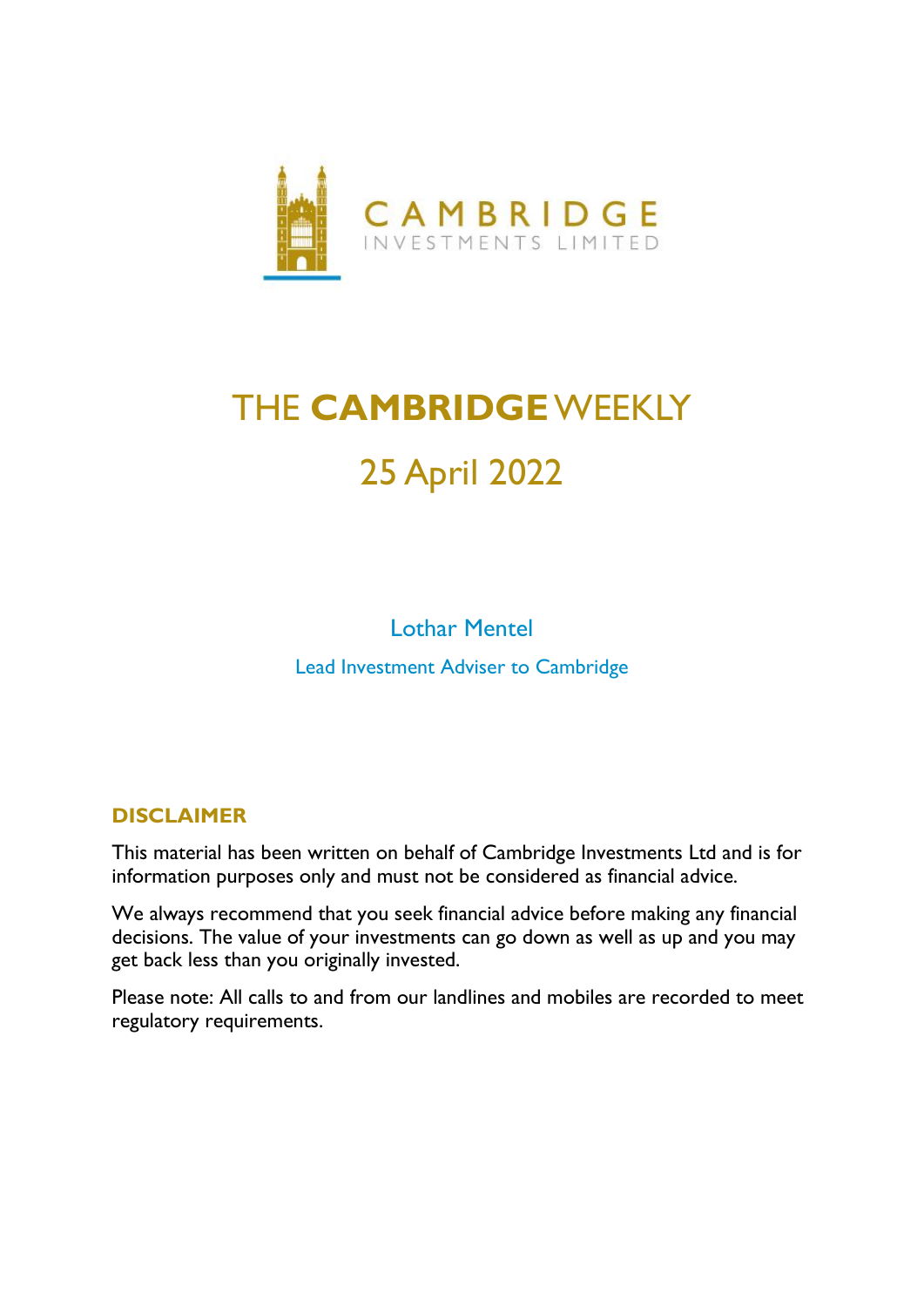#### Finely balanced

Easter week was a bit mixed for investors – and this was not caused by fears that populist Marine Le Pen closing the gap to incumbent French president Emmanuel Macron may have heralded another major political upset in the 2<sup>nd</sup> and final round of the presidential elections. Nevertheless, at the top level of diversified multi-asset portfolios, the month of April has experienced a relatively mild downdraft from the heights of the recovery at the end of March. Underneath, however, big moves have taken place and some divergences have opened up.

Surprisingly positive corporate sentiment data across Europe last week indicated that consumer demand may not be as significantly impacted by the war in Ukraine as markets had been pricing in. On the other hand, there are signs in the US and the UK that consumers are feeling rather more pressure on their household budgets from rising energy and housing prices than anticipated.

The remarkable moves of the past fortnight have been in the bond markets, where government bonds have sold off to such an extent that real yields (after inflation) of longer maturity bonds are finally at the brink of turning positive. That markets are nevertheless down for the month, tells us that competing views remain in a fine balance. Rising yields have made market valuations relatively more expensive, but last week's activity appeared to focus more on a stagnating sales growth outlook, albeit with not much expectation that an economic slowdown will result in a prolonged recessionary episode. We discuss the two sides of the balance in the next article.

In more fundamental developments last week, we noted that the G20 finance ministers and central bank chiefs in Washington failed to issue a joint communique. US Treasury Secretary, Janet Yellen, also led a partial walkout from a session that featured Russian officials, in protest over their inclusion, given Moscow's invasion of Ukraine. In the current feverish geopolitical climate, the failure may be unsurprising, but it is still significant.

The Group of 20 first met in December 1999, to bring the biggest developed and emerging markets into a single forum to address key global challenges. It was a response to the debt-fuelled capital flight crises of the 1990s; 1994-5 Mexico, 1997 Asia, and 1998 Russia. The last (near) default of Russia triggered the collapse of Long-Term Capital Management in the autumn of 1998, which very nearly caused a global financial crisis. A globalising world meant the tighter G7, and the looser Bretton Woods system could no longer be enough to maintain stability.

Former US Treasury Secretary Larry Summers was in the Clinton administration throughout many of those 90s-era crises, and is now a Harvard University professor. Before the Washington meeting, on 14 April in Stephanie Flanders' Bloomberg podcast, he foreshadowed the G20 difficulties. He said that it's now a "very profound question" as to whether there are enough shared interests in mutual economic development and a determination to jointly solve problems to allow it to continue: *"Self-evidently, it is not the objective of most of the other members of the G-20 to support Russia's economic flourishing… It is a substantial question whether we are hoping for the success of the Chinese economy, and whether China is hoping for the success of our economy."*

Maybe. Last Tuesday night, China signalled its dependence on global trade, especially its dependence on the US, by allowing its currency to depreciate. We discuss this and its implications in a separate article below. Chairman Xi Jinping said he firmly opposed "decoupling", calling for stronger macro-economic coordination. While he implicitly criticised the US and Europe for this decoupling, it is abundantly clear that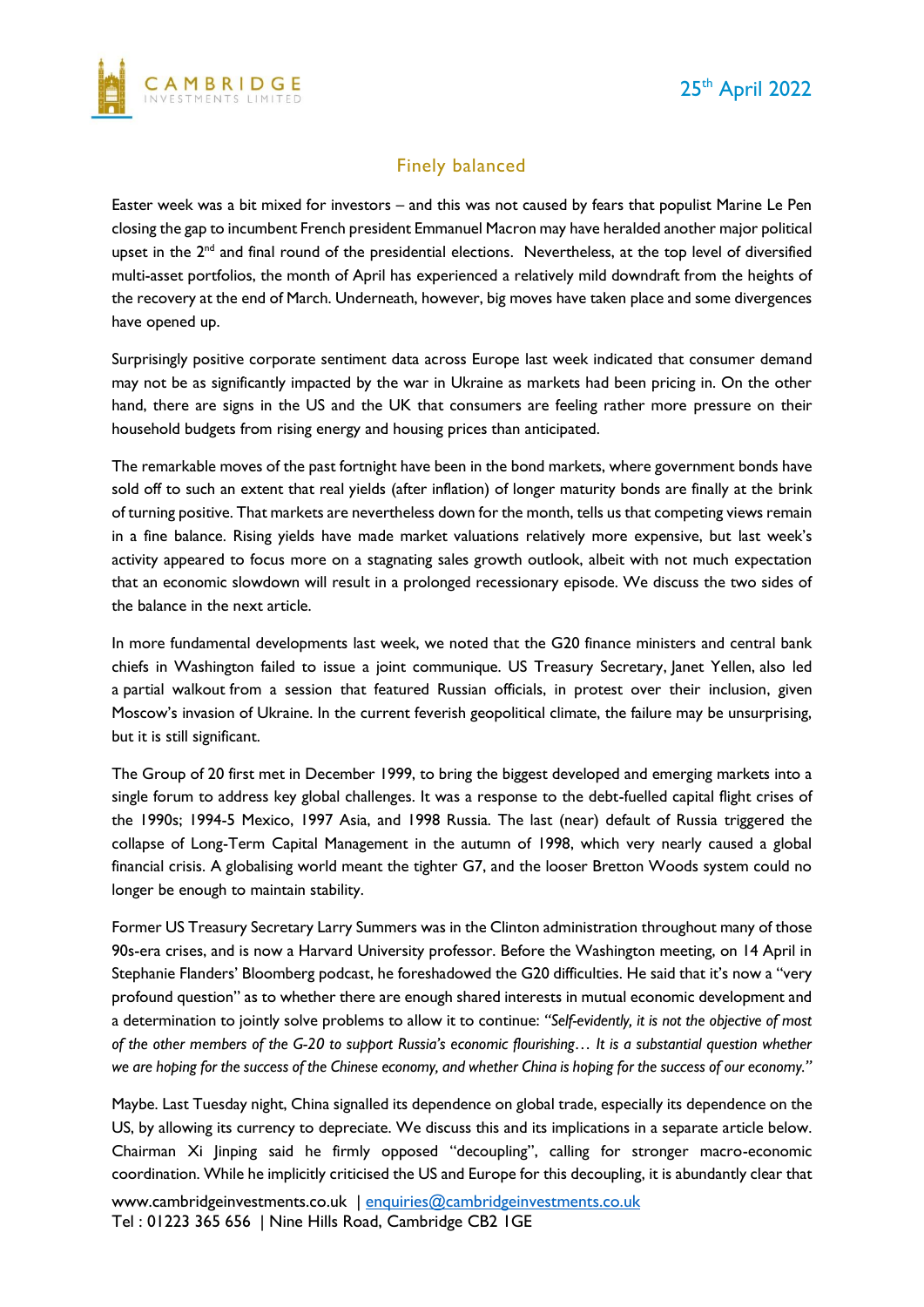

China needs the West's demand significantly more than it needs Russia's raw materials. Xi's speech could be taken as a cry for help. And while the politicians of Pakistan, Indonesia and Thailand might prefer China's indifference to the West's interference in their internal affairs, China's almost audible creaking shows emerging market nations that they cannot depend on China alone. Not for demand, not for financing.

No matter how much autocratic leaders despise US 'hegemony', they must at the end of the day deliver prosperity to their people or risk being replaced. Imran Khan's removal as leader of Pakistan may be a signal.

The Ukraine war has brought Europe quickly towards the US, and now the developed West looks much more cohesive than it did just two months ago. The West's boundaries of acceptable behaviour being better identified, and now policed with sanctions. But as the world appears to be moving to a somewhat weaker overall growth path, the West should be careful not to keep inflicting pain. Away from the harsh words, behind the diplomatic veils, we should want to keep trade flowing and growing. While there is much angst over Europe's apparent failure to achieve a liberal Russia through expanded trade, we do not have an alternative to this philosophy that is more likely to succeed.

While the current US administration has often appeared no more conciliatory than the previous administration, we cannot know how events would have unfolded if Trump were still President. One suspects there would be even more drama. It would be difficult to imagine that European leaders would be as close to the US if Trump were in place. And the timing in which to rebuild relationships may not be long. The US Presidential electoral cycle will begin even before the midterms, and while Trump has no direct influence on Biden's policies, it will not be easy to be seen as friendly towards China, even though the world might need it.

The recent weakening of the Chinese Renminbi has also weakened the Japanese Yen again, as well as other Asian currencies. Everything else being equal, this might ease Asia financial conditions, especially if bond yields do not rise. But US dollar-strength tends to mean corporate access to US financing gets more restricted, and credit spreads (the yield premium paid over the most secure bonds) rise. China corporate spreads have been widening again, which is not surprising given the economy's weakness. However, there are fewer signs of stress in more specific Japanese indicators, such as the 'cross-currency basis swap'.

The obverse to the weaker Asian currencies is a stronger US dollar. At the margin, that ought to help provide a little bit of help to the US Federal Reserve (Fed), by tightening conditions and reducing some inflation pressure, due to falling import prices. However, you would not be able to read such thoughts in recent Fed official pronouncements. Fed official James Bullard intimated he was in favour of more than a 0.5% rate rise. The hawkishness was topped off by Fed Chair Jerome Powell giving credence to the idea of a series of 0.5% rises though this year. US short-term rates are now expected to be at 2.5% by the start of 2023.

The good news is that US ten-year bond yields hit a bit of a ceiling at 3% and have eased back since. UK and European yields have also dipped. However, this has not yet helped stocks, which have been reacting more to fears that global growth is facing all manner of headwinds.

In recent weeks, one would have expected rising bond yields and rising corporate credit spreads to have hurt equity prices. However, relative to bonds (real yields) the markets' valuations were a bit cheap beforehand, so relatively stable earnings projections meant equity markets kept valuations steady as well.

www.cambridgeinvestments.co.uk | [enquiries@cambridgeinvestments.co.uk](mailto:enquiries@cambridgeinvestments.co.uk) Tel : 01223 365 656 | Nine Hills Road, Cambridge CB2 1GE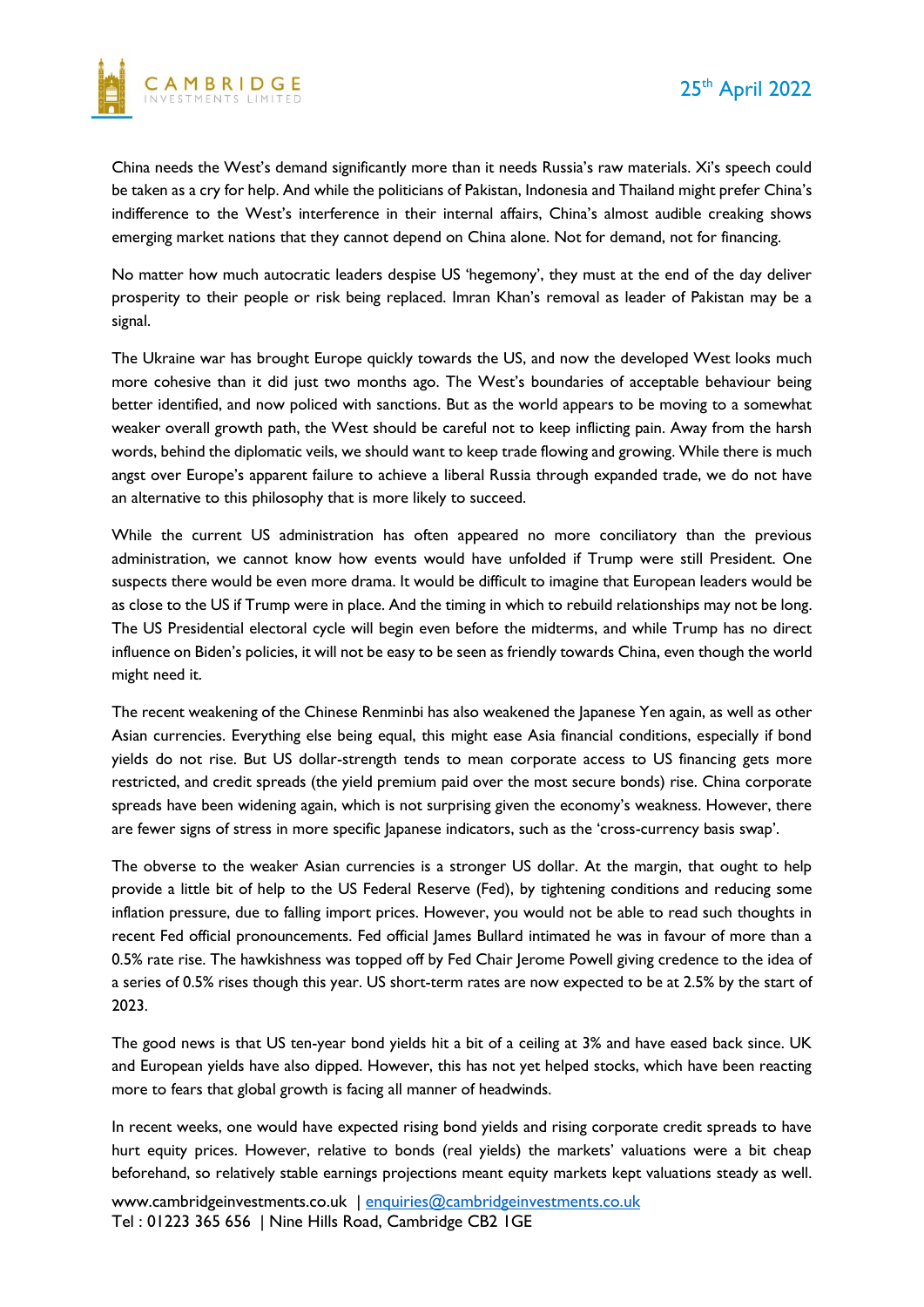

Unfortunately, as noted at the start, sales projections are starting to slide, which takes away the equity markets solidity.

Consequentially, investors have been getting less positive in recent weeks. As John Authers of Bloomberg (formerly with the FT) points out, US investors are as bearish as during the 2008 sell-off.



In itself, this is not a bearish signal. Indeed, some traders see this as a contrarian indicator which might signal a buying opportunity. For us, the weakening growth backdrop is more likely to be important. We are inclined to look through this, given the resilience of the US jobs market and Western households' still healthy savings.

#### Equity risk in balance: A tale of two outlooks

Capital markets are in a precarious position. The stellar growth coming out of the pandemic has dramatically slowed since last year, while supply-side problems and rampant inflation have continued. Cost pressures looked to be easing as we entered 2022, with global supply bottlenecks opening up. But Russia's invasion of Ukraine threw a spanner in the works, as have a new round of COVID-related lockdowns in China. More supply-side disruption – whether from the war itself or ensuing sanctions – turbocharged the rally in commodities and brought a prolonged bout of volatility in oil prices.

Central banks responded by outlining sharply tighter monetary policy, with the US Federal Reserve (Fed) pressing ahead with interest rate hikes, leading to frantic activity in bond markets. A few weeks ago, we saw an inversion of the US yield curve (the difference in yield between long and short-term bonds turning from a positive to a negative value), usually considered a recession warning. With US ten-year yields having almost doubled since the start of the year to nearly 3%, some large investors are suggesting that 'inflation mania' is overdone, and that bonds represent a bargain.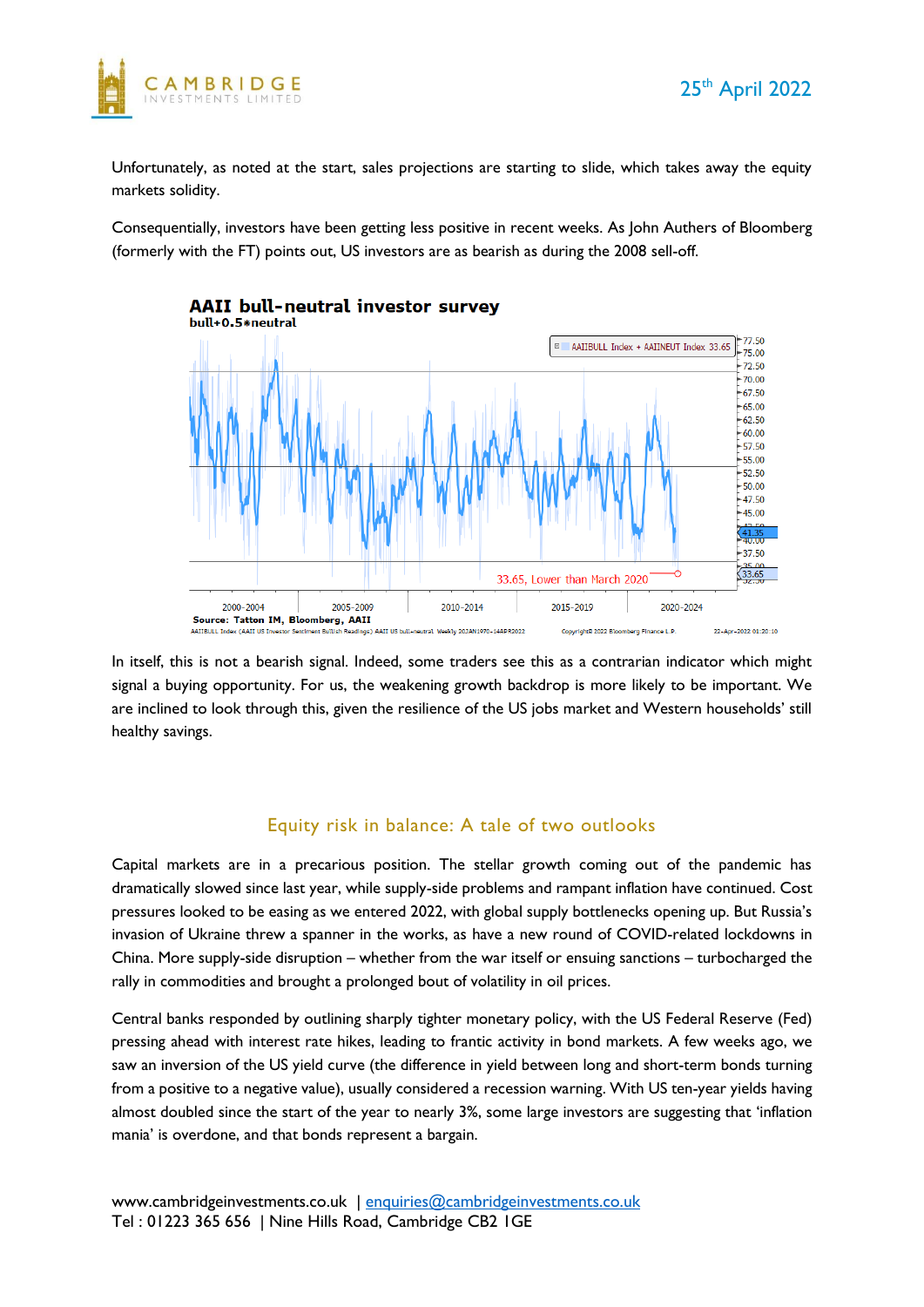

Given how important bond dynamics are to equity markets (as we described last week), 2022 has been similarly chaotic for stocks. The S&P 500 has flittered between sell-off and recovery, and returns are still down year-to-date. Historically, the midpoint of the economic cycle (as we are in now) can bring plenty of upside for equities, as earnings keep expanding. But this is no normal cycle. Central banks are already aggressively tightening from extraordinarily loose positions – which means equity valuations (in terms of price-to-earnings ratios) are still elevated and vulnerable. With market volatility and a deeply uncertain economic outlook, risks and rewards are finely balanced.

What would tip this balance one way or the other? Or, in practical terms, what would we have to see to move to either an underweight or overweight position on equities?

On the positive side, we note that a reset on inflation policy already seems to have happened. That is, while central banks were pushing a 'lower for longer' narrative throughout the pandemic, the reverse is true now. As we wrote recently, bond markets suggest that investors believe the Fed will ultimately get inflation under control, after which we should enter a stable growth environment and with inflation settling at just over 2%. If, as some data suggests, we are past the peak of input price inflation, central banks will no longer have to deal with extraordinary pressures, and can instead focus on containing wage pressures.

That would be a big step towards stable growth, and there certainly are signs that the economy is cooling. This has come from a combination of policy tightening and reduced demand – itself a result of cost pressures and falling real (inflation-adjusted) disposable incomes. Hopefully, this cooldown in the economy does not lead to a recessionary freeze. If not, the positive signs to look for will be a rally in bond prices (falling yields once more), or a fall in breakevens (which reflect inflation expectations). Some of the closelywatched metrics is US real yields (i.e., after inflation), as assessed by the market. They have risen to close to 0%, and typically turn positive when the Fed intends on tightening financing conditions within a cycle. Once such moves are digested by the market, and potentially a reset has occurred, one can start pondering a risk-on position for equities.



www.cambridgeinvestments.co.uk | [enquiries@cambridgeinvestments.co.uk](mailto:enquiries@cambridgeinvestments.co.uk) Tel : 01223 365 656 | Nine Hills Road, Cambridge CB2 1GE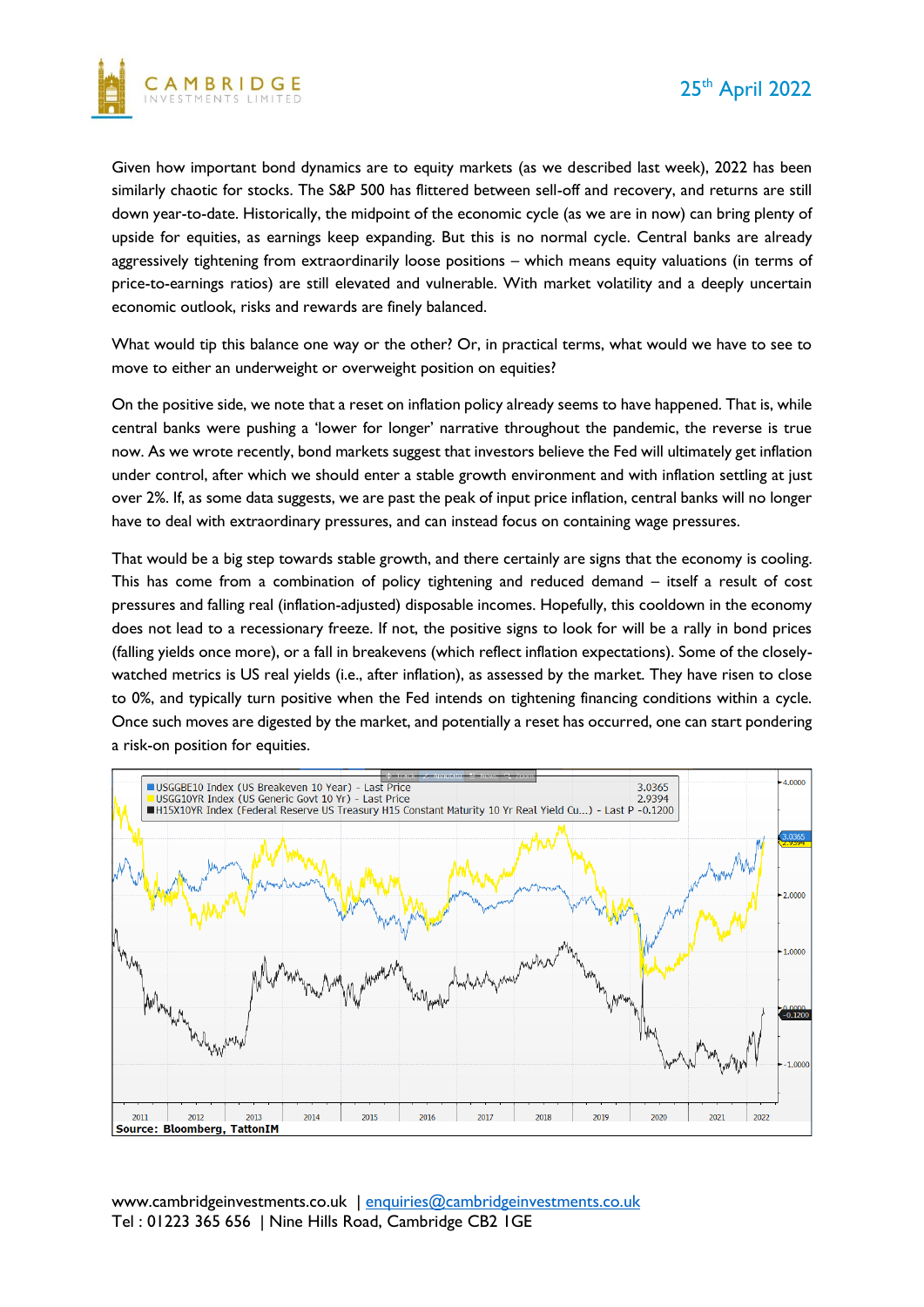

Of course, slipping into recession is the looming risk. The recent inversion of the US yield curve suggests this could happen – as yield inversion has reliably predicted almost every major recession in the post-war period (but also a few more that never happened). If the economy contracts, even briefly, it would likely mean a corporate earnings recession too. With valuations still elevated, equities would be under serious threat.

There are several routes that could lead us to recession, which we will have to look for closely. First, input cost pressures could remain elevated for longer than expected, and lead to a significant drop in demand. This seems unlikely given the clearing of some major supply bottlenecks, but many said the same a year ago and were surprised by how long these issues lasted. Second, and relatedly, inflation indicators themselves could prove sticky, causing inflation expectations to become ingrained and beginning a vicious cycle that central banks would be obliged to fight with yet higher rates.

Third, tightness in the labour market could also prove slower to adjust than expected – with labour supply not responding to demand and businesses being unable to cope. One consequence of such a situation could be labour hoarding. Despite deteriorating business conditions, companies keep labour or even hire more, and hence wage pressures remain elevated. In such a situation, it would be difficult for the Fed to ease policy, even as growth expectations falter. A recession would then ultimately ensue, as companies go under or start saving and consumer demand weakens. Ultimately of course, policy support would come through.

We do not see signs of this yet. However, to see us clear, the Fed would need to be confident that financial conditions have tightened enough to prevent overheating. This is what the rise in real rates is aimed at, but there is some way to go by historical standards. During the last cycle, US real rates rose to 1%, while currently they are at just below 0%.

To put it another way, we would have to be confident that equity valuations offer enough of a buffer, such that markets can stomach another rise in real rates. General metrics like global risk indicators can be useful for working this out. They work rather counterintuitively: when risk aversion is high, risky assets are more likely to have fallen and thereby offer a better bargain. Currently, Goldman Sachs' risk index is middling with respect to past trading, and thereby not providing strong guidance in that direction.

The value of the US dollar is also a key indicator of risk attitudes. As a 'safe haven' asset, it tends to be strong when investors are nervous, and weak when they feel lucky. So far this year, the dollar has appreciated somewhat, but not enough to indicate widespread fear. The signs are, perhaps uncomfortably, finely balanced. The risk/reward for equities is not as obvious as at the beginning of the recovery, when lots of bad news was already priced in. In such a situation, observing developments and market reaction to not always outright positive news may have its own merit.

#### China shifts policy – a little

Chinese President Xi Jinping appeared typically resolute last week. In a keynote speech to the annual Boao Forum for Asia, Xi defended his government's zero-COVID approach – despite recent outbreaks forcing lockdowns across the country. He also delivered a thinly-veiled criticism of the US for its sanctions against Russia, lamenting the "long-arm jurisdiction" of the unilateral actions. As ever, Xi stopped short of signalling support for Russia's invasion of Ukraine, though he evoked the principle of "indivisible security" – a big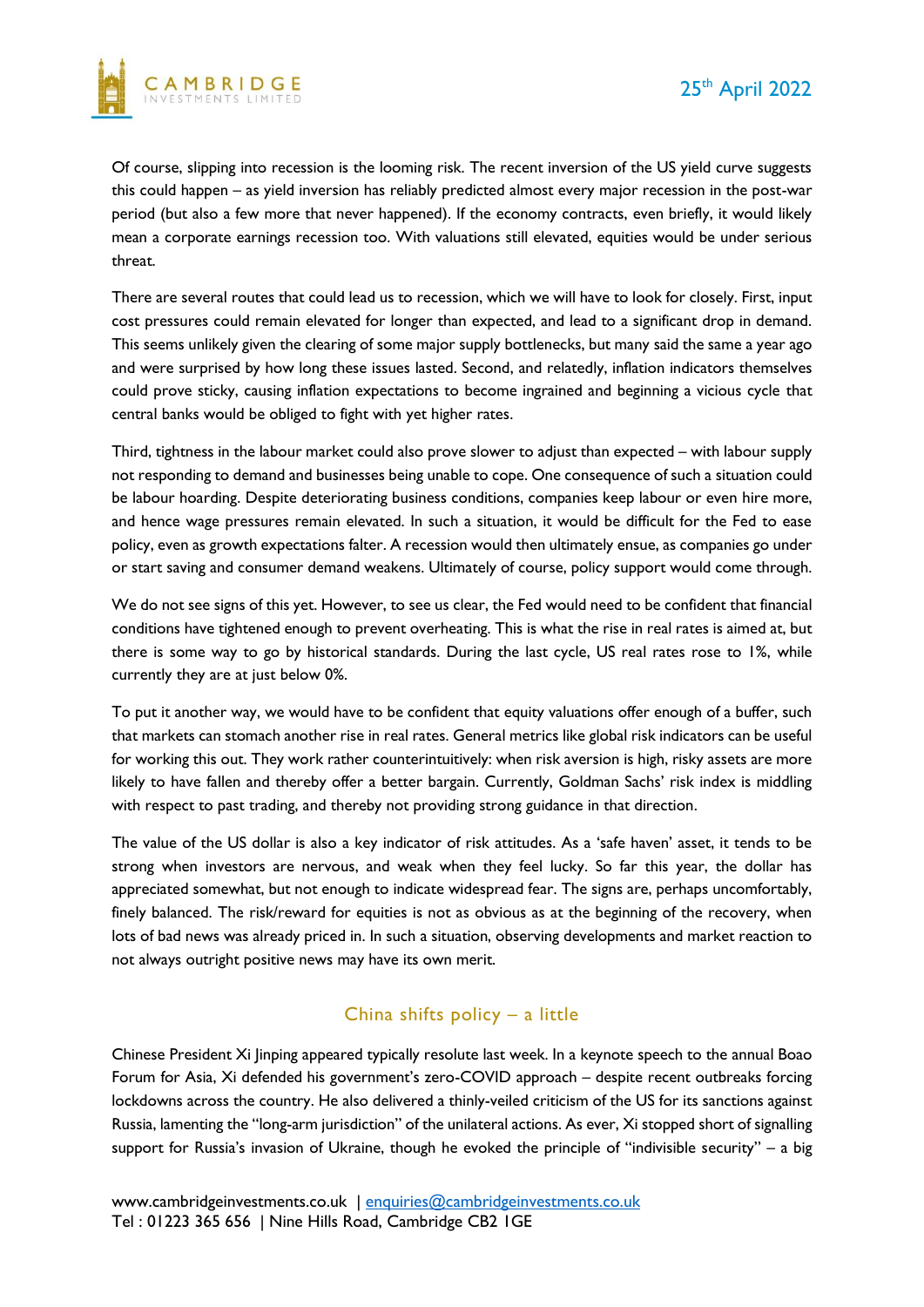

talking point for Moscow. It was promotional material for the People's Republic: a defence of Beijing's policies and a projection of its vision for the world.

Underneath these promotions is a very different picture. While the Chinese government decries the West's actions against Russia, many businesses and institutions have de facto joined the sanctions regime for fear of getting caught in second-round restrictions. As written before, China's economic ties with the US and Europe are too important to risk.

This is especially so given the immense problems China is facing. Beijing's zero-COVID policy looks increasingly like an expensive but ineffective exercise, with China now experiencing its biggest wave of infections since the initial pandemic shock.

Shanghai may now be heading slowly out of the strict lockdown under which it has languished since March. However, severe case numbers spiked on Thursday and the city also reported more COVID deaths. China's most wealthy and numerous metropolitans (some 28 million) are experiencing food and medical shortages from restrictions – leading to explicit anger and even clashes with the police. The virus is also finding its way across the country. Guangdong is reported to have new cases.

The harsh economic impact of lockdowns is already showing up in the data. Overall, the world's secondlargest economy grew faster than expected in the first quarter of 2022 – but the underlying figures show a dramatic slowdown in the last month. Unemployment came in at 5.8% in March, an increase on February's 5.5% and the highest level since May. Retail sales (in current value terms), meanwhile, contracted 3.5% yearon-year – significantly more than the expected 1.6% decline. We did our own calculation which shows an even worse situation with the three-month average at -7.6% year-on-year.



## **China retail sales**

In particular, woes continue for China's property market. After months of credit compression (which precipitated the crisis for Evergrande), Chinese property developers had hoped the usual post-new-year surge of buyers would provide decent cashflows would help meet looming debt payments. The COVID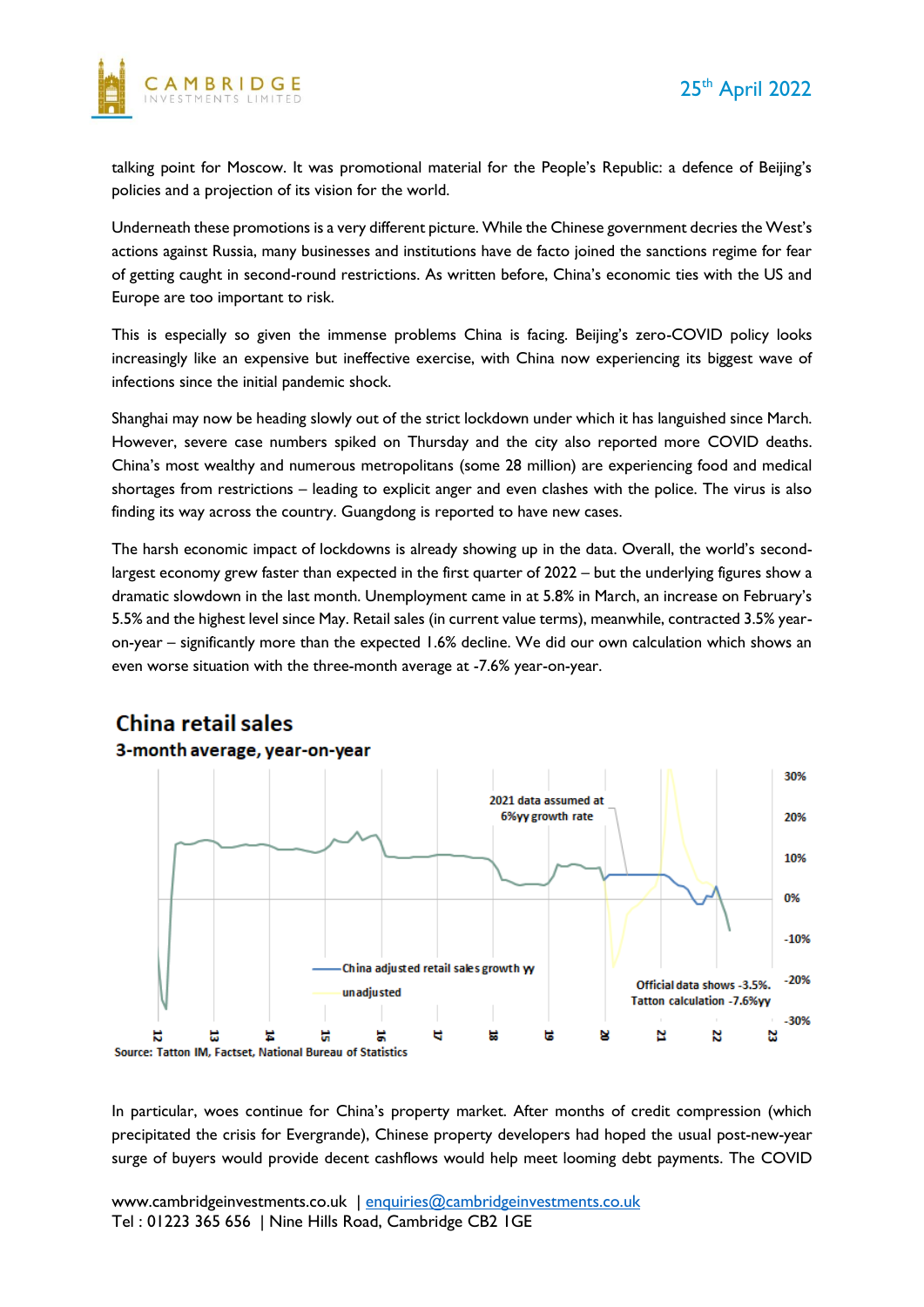

outbreak seems to have dashed those hopes, with the value of new home sales falling 29% year-on-year in March. That is the worst figure in nine months, and few are optimistic of a short-term reprieve.

Given the property market's importance to domestic demand (both from the household balance sheet effect – how wealthy people feel – and the more immediate consumption of new household goods) this is a bad sign for the China's economy. That, as well as other problems, is why many analysts have cut their forecasts for growth in 2022. Bank of America and UBS both now expect a 4.2% expansion this year, down from 4.8% and 5% respectively. Nomura is even more pessimistic at 3.9%.

The sharp slowdown has yet to prompt a rethink of COVID policy, but other policy areas have had to change. The People's Bank of China (PBoC) has effectively loosened policy but not by using interest rates. The bank lowered its daily fixing rate for the renminbi, allowing it to break through the 6.4 level against the dollar for the first time since November. Subsequently, the offshore renminbi has weakened beyond 6.5/\$

#### China Renminbi / US\$

CNY=onshore CNH=offshore year-to-date



The PBoC announced a very long list of measures (23 in all). It bolstered the government's finances, saying it would transfer \$94 billion worth of "profits" to the central government by mid-April. The other measures were all designed to increased lending, but only for specific purposes. Interest rates were – unexpectedly – left unchanged.

The monetary policy loosening may be only slight but is still in sharp contrast to the US, where the Fed is tightening at full speed to constrain runaway inflation. This difference in central bank policy, as well as China's gloomy economic outlook, have caused foreign investors to dump Chinese bonds at a record pace. According to the FT, foreign debtholders sold a record \$18 billion worth of yuan-denominated bonds in March, as rising US yields made Chinese debt less attractive. This has fed into equity markets too, with China's benchmark stock indices losing most of their March gains already.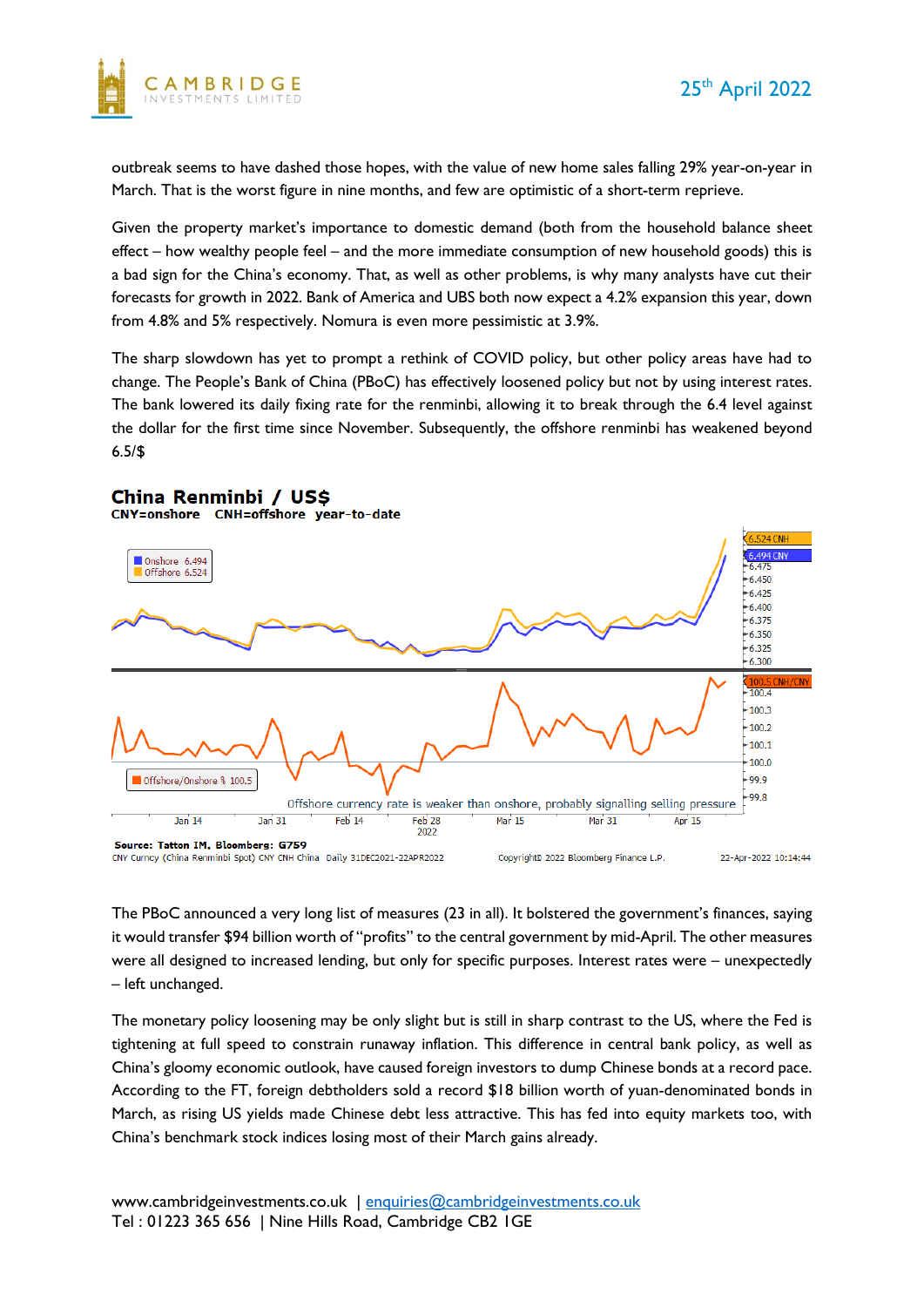

The PBoC's long list of specific measures is emblematic of Beijing's ramshackle economic management in recent times. The government have tried to boost lending in some areas, while simultaneously reducing access to finance in others – most notably the property market. Rising global commodity prices convinced the government against monetary easing (due to the fear that it would ignite inflation pressures), though now that appears to be changing. Input cost inflation seems to have peaked, leading Beijing to think it can withstand some currency weakness.

The credit story is particularly interesting. China's government has been cracking down on excess leverage for years, causing several economic slowdowns along the way. These efforts came to a head when Evergrande – the world's most indebted property developer – began its collapse. The problems arising from this have caused sporadic episodes of credit impulse from the government, but officials are clearly hesitant to inflate the debt bubble any more.

The problem is, not doing so makes it extremely hard to meet Beijing's other great objective: stoking domestic demand. It seems to have miscalculated how much compression of the housing market would weigh on consumption. Together with periodic lockdowns, the weak housing market has taken a huge toll on consumption, making it very difficult to get out of the current slowdown.

This is a longstanding problem. As Michael Pettis, finance professor at Peking University, argues in the FT, Beijing is trying to boost the demand side using tools it built to boost the supply side. He notes that, while these policies "may direct consumption into favoured sectors, they cannot actually boost the role of consumption in driving growth". The only way to do that is with credit or fiscal expansion, which Beijing has been reluctant to do.

This means we should not expect Chinese domestic demand to be a driver of growth in the short term; once again, this will instead have to come from external demand. China's authorities are desperately trying to keep supply chain issues from halting the current flow of exports. But for now, the world's secondlargest economy is in the passenger seat, as far as the global economy goes. This could mean the renminbi gets even weaker from here. And maybe President Xi will have to reconsider his resolute stance after all.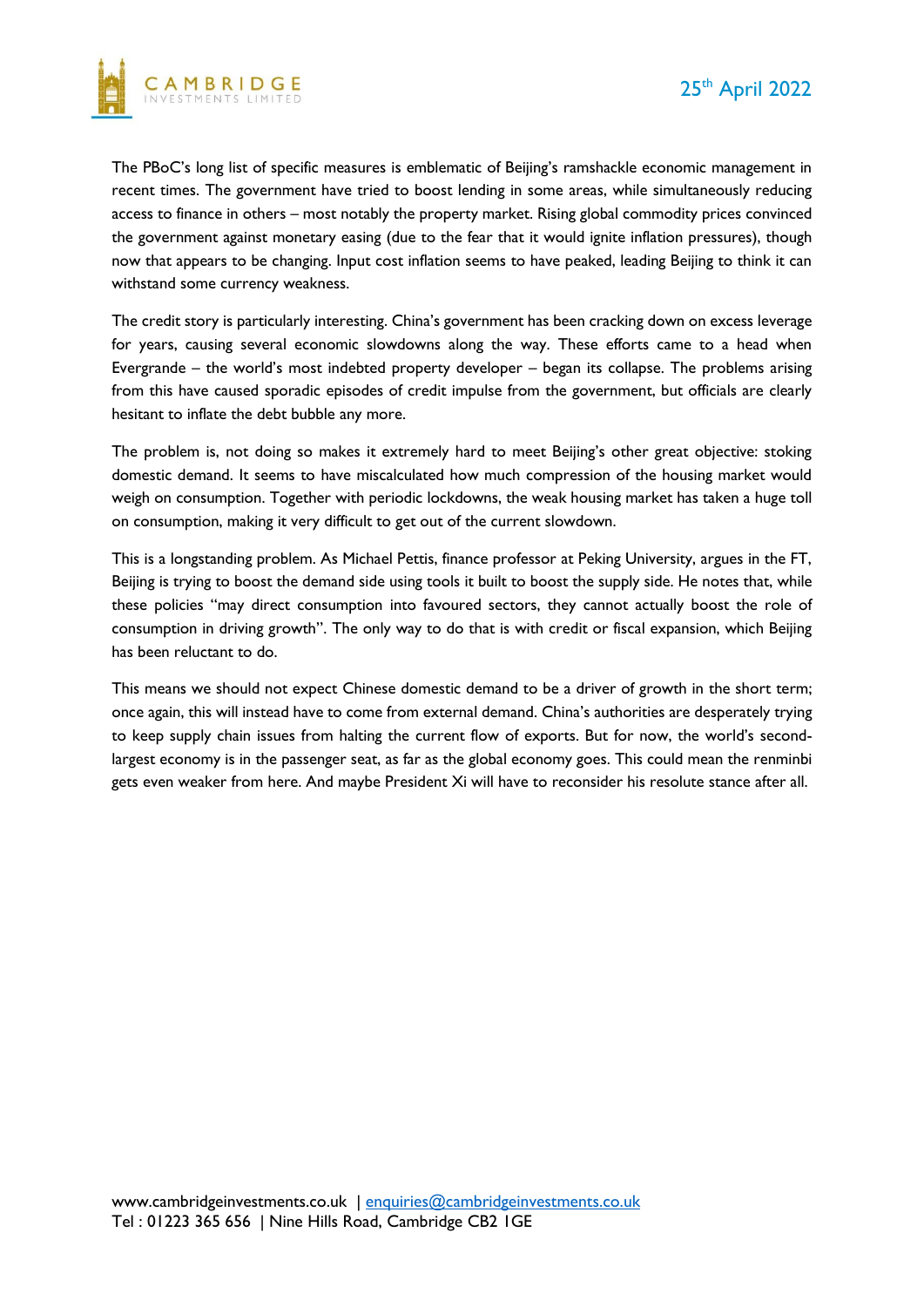

### 25<sup>th</sup> April 2022

| <b>Global Equity Markets</b><br>Technical |           |                                          |               |               | Top 5 Gainers            |        |                         | Top 5 Decliners     |         |         |
|-------------------------------------------|-----------|------------------------------------------|---------------|---------------|--------------------------|--------|-------------------------|---------------------|---------|---------|
| Fri 16:01                                 | % 1 Week* | 1W                                       | <b>Short</b>  | <b>Medium</b> | Company                  |        | %                       | Company             |         | $\%$    |
| 7542                                      | $-0.5$    | $-39$                                    | я             | ⇗             | Smurfit Kappa<br>$+8.2$  |        |                         | Anglo American      |         | $-15.5$ |
| 20935                                     | $-0.2$    | $-50$                                    | n             | A             | Smith & Nephew<br>$+8.2$ |        | Just Eat Takeaway.com N |                     | $-11.6$ |         |
| 4192                                      | $-0.5$    | $-20$                                    | n             | Ø             | Ferguson                 |        | $+7.1$                  | Glencore            |         | $-10.0$ |
| 6892                                      | $-0.8$    | $-56$                                    | n             | A             | <b>CRH</b>               |        | $+7.1$                  | Antofagasta         |         | $-9.6$  |
| 6579                                      | $+0.6$    | $+37$                                    | n             | →             | Int'l Consol Air         |        | $+6.5$                  | <b>BHP</b>          |         | $-9.3$  |
| 14171                                     | $+0.7$    | $+94$                                    | n             | A             | Currencies               |        | Commodities             |                     |         |         |
| 34301                                     | $-0.4$    | $-150$                                   | Ø             | →             | Pair                     | last   | %1W                     | Cmdty               | last    | %1W     |
| 4337                                      | $-1.3$    | $-55$                                    | →             | →             | USD/GBP                  | 1.285  | $-1.6$                  | Oil                 | 106.33  | $-4.8$  |
| 13096                                     | $-1.9$    | $-255$                                   | →             | A             | <b>GBP/EUR</b>           | 0.839  | $-1.3$                  | Gold                | 1930.8  | $-2.4$  |
| 27105                                     | $+0.0$    | $+12$                                    | 71            | →             | USD/EUR                  | 1.08   | $-0.3$                  | Silver              | 24.16   | $-5.4$  |
| 2960                                      | $+0.0$    | $+0$                                     | a             | →             | JPY/USD                  | 128.86 | $-1.9$                  | Copper              | 465.1   | $-1.5$  |
| 4013                                      | $-4.2$    | $-175$                                   | u             | N             | CNY/USD                  | 6.50   | $-2.0$                  | Aluminium           | 3298.0  | $+0.9$  |
| 1087                                      | $-2.3$    | $-26$                                    | N             | ×             | Bitcoin/\$               | 39,915 | $-0.9$                  | <b>Soft Cmdties</b> | 239.8   | $-0.6$  |
|                                           |           |                                          |               |               |                          |        |                         |                     |         |         |
|                                           |           |                                          |               |               | Govt bond                |        |                         |                     | %Yield  | 1 W CH  |
|                                           | Div YLD % | LTM PE                                   | <b>NTM PE</b> | 10Y AVG       | <b>UK 10-Yr</b>          |        |                         |                     | 1.97    | $+0.08$ |
|                                           | 3.8       | 14.1                                     | 10.9          | 14.3          | <b>UK 15-Yr</b>          |        |                         |                     | 2.12    | $+0.01$ |
|                                           | 2.9       | 12.1                                     | 14.6          | 16.3          | <b>US 10-Yr</b>          |        |                         | 2.90                | $+0.08$ |         |
|                                           | 3.6       | 12.3                                     | 11.3          | 14.5          | French 10-Yr             |        |                         |                     | 1.42    | $+0.08$ |
| FTSE Small x Inv_Tsts<br>2.7              |           | 1.4                                      | 10.5          | 15.3          | German 10-Yr             |        |                         |                     | 0.96    | $+0.12$ |
| <b>CAC</b><br>2.4                         |           | 15.1                                     | 12.4          | 15.2          | Japanese 10-Yr           |        |                         |                     | 0.25    | $+0.01$ |
|                                           | 2.5       | 14.2                                     | 12.4          | 13.7          | <b>UK Mortgage Rates</b> |        |                         |                     |         |         |
|                                           | 1.9       | 17.8                                     | 17.9          | 16.8          | Mortgage Rates           |        |                         |                     | Apr     | Mar     |
| <b>S&amp;P 500</b><br>1.4<br>21.6         |           |                                          | 19.1          | 18.1          | <b>Base Rate Tracker</b> |        |                         |                     | 1.50    | 1.50    |
| 0.8<br>Nasdag                             |           | 24.8                                     | 27.0          | 23.9          | 2-yr Fixed Rate          |        |                         | 2.11                | 1.91    |         |
|                                           | 1.9       | 14.9                                     | 15.0          | 17.7          | 3-yr Fixed Rate          |        |                         | 2.03                | 1.90    |         |
|                                           | 1.9       | 18.4                                     | 17.3          | 17.0          | 5-yr Fixed Rate          |        |                         | 2.12                | 1.94    |         |
|                                           | 2.0       | 13.7                                     | 12.0          | 12.7          | 10-yr Fixed Rate         |        |                         |                     | 2.44    | 2.34    |
| <b>MSCI EM</b><br>2.7                     |           | 11.2                                     | 11.6          | 12.7          | <b>Standard Variable</b> |        |                         |                     | 3.99    | 3.95    |
|                                           |           | <b>Global Equity Market - Valuations</b> |               |               |                          |        | <b>Fixed Income</b>     |                     |         |         |

\* The *% 1 week* relates to the weekly index closing, rather than our Friday p.m. snapshot values

\*\* LTM = last 12 months' (trailing) earnings;

\*\*\*NTM = Next 12 months estimated (forward) earnings

If anybody wants to be added or removed from the distribution list, please email [enquiries@cambridgeinvestments.co.uk](mailto:enquiries@cambridgeinvestments.co.uk)